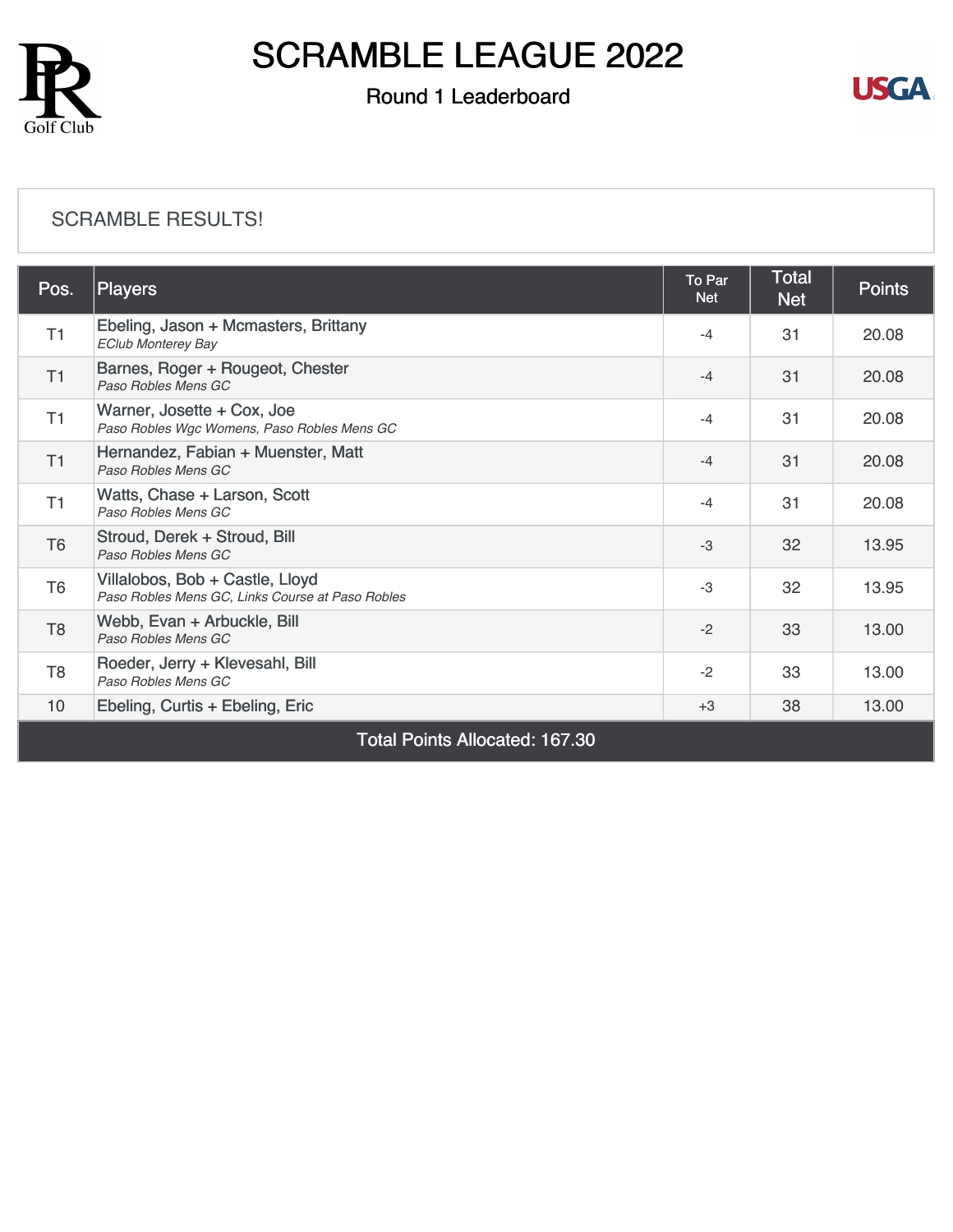

### Round 1 Leaderboard



#### [GROSS SKINS!](https://cdn2.golfgenius.com/v2tournaments/8265479812093623822?called_from=&round_index=1)

| <b>Players</b>                                                            | <b>Skins</b> | <b>Purse</b> | <b>Details</b> |  |  |
|---------------------------------------------------------------------------|--------------|--------------|----------------|--|--|
| Warner, Josette + Cox, Joe<br>Paso Robles Wgc Womens, Paso Robles Mens GC |              | \$50.00      | Birdie on 4    |  |  |
| Ebeling, Jason + Mcmasters, Brittany<br><b>EClub Monterey Bay</b>         |              | \$50.00      | Birdie on 7    |  |  |
| Total Purse Allocated: \$100.00                                           |              |              |                |  |  |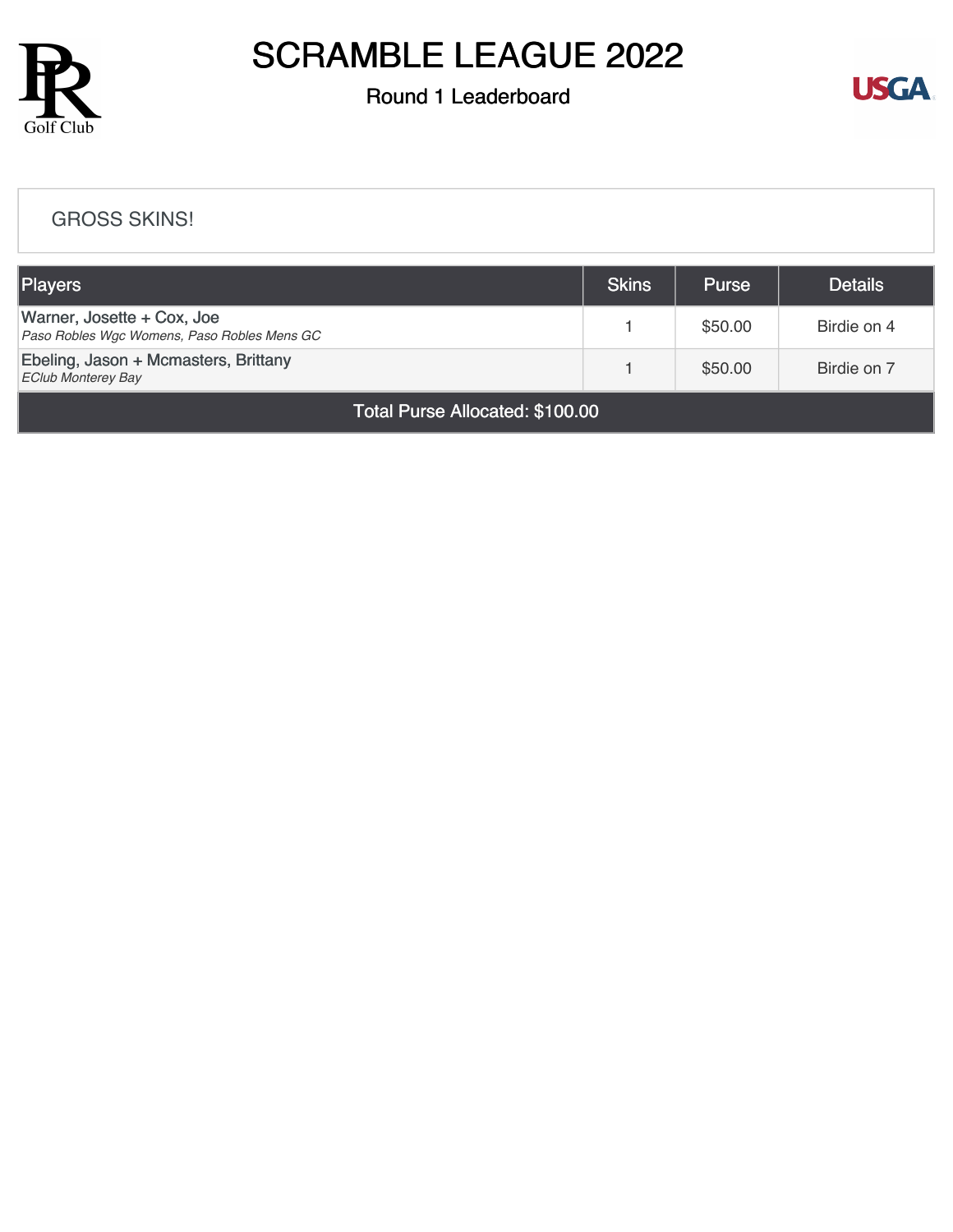

### Round 1 Leaderboard



#### [NET SKINS!](https://cdn2.golfgenius.com/v2tournaments/8265481218527641103?called_from=&round_index=1)

| <b>Players</b>                                                                      | <b>Skins</b> | <b>Purse</b> | <b>Details</b> |  |
|-------------------------------------------------------------------------------------|--------------|--------------|----------------|--|
| Warner, Josette + Cox, Joe<br>Paso Robles Wgc Womens, Paso Robles Mens GC           |              | \$33.33      | Birdie on 4    |  |
| Villalobos, Bob + Castle, Lloyd<br>Paso Robles Mens GC, Links Course at Paso Robles |              | \$33.33      | Eagle on 5     |  |
| Ebeling, Jason + Mcmasters, Brittany<br><b>EClub Monterey Bay</b>                   |              | \$33.33      | Eagle on 7     |  |
| Total Purse Allocated: \$99.99                                                      |              |              |                |  |